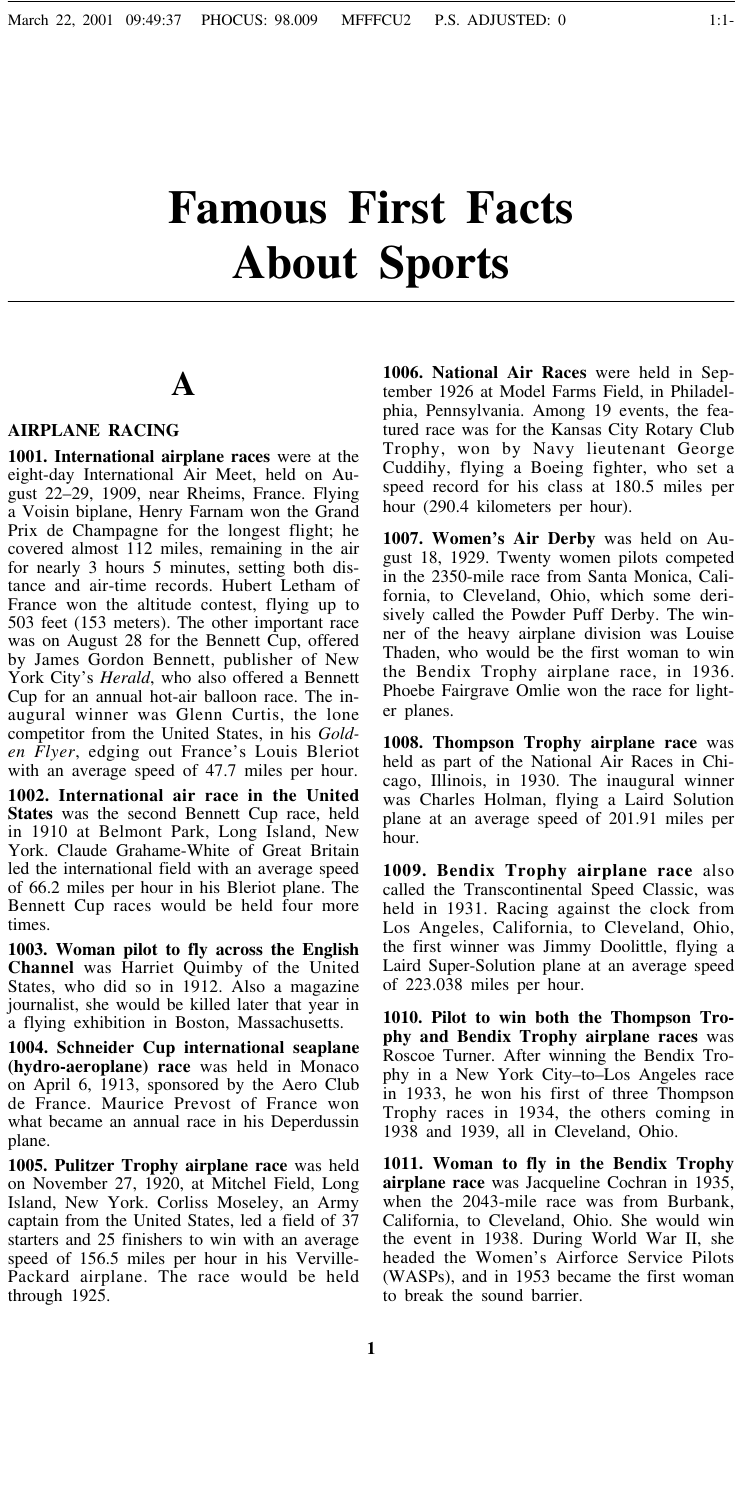#### **FAMOUS FIRST FACTS ABOUT SPORTS**

#### **AIRPLANE RACING—***continued*

**1012. Woman to win the Bendix Trophy airplane race** was Louise Thaden, who won the 2450-mile New York City–Los Angeles race in 1936, flying a Beechcraft plane at an average speed of 165.346 miles per hour.

**1013. Pilot to win the Thompson Trophy airplane race twice, and then three times** was Roscoe Turner. After winning it first in 1934, he won it again in 1938 and 1939, both times in Cleveland, Ohio, flying a Laird-Turner plane at an average speed of 283.49 miles per hour in 1938 and 282.536 in 1939.

**1014. Pilot to win the Bendix Trophy–Jet Division airplane race** was Colonel Leon Grey, who won the 2048-mile race from Van Nuys, California, to Cleveland, Ohio, in 1946, flying a Lockheed jet at an average speed of 494.779 miles per hour.

**1015. Pilot to win the Thompson Trophy–Jet Division airplane race** was Lieutenant Gus Lundquist in Cleveland, Ohio, in 1946, flying a Lockheed jet at an average speed of 515.853 miles per hour.

**1016. Pilot to win the Bendix Trophy race three times in a row** was Paul Mantz. After earlier wins in 1947 and 1948, he won for the third time on September 4, 1948, after a 2080 mile race from Long Beach, California, to Cleveland, Ohio, flying a North American plane at an average speed of 447.980 miles per hour.

#### **ARCHERY**

**1017. Law relating to archery** on record dates from the 12th century in England, where archery was deemed so important that archers who accidentally killed someone while practicing were not subject to charges of murder or manslaughter. Literary references to archery are much older, dating back to Egypt, Greece, and Rome, while bows and arrows date back to at least 20,000 BC.

**1018. Oyakazu archery contest** was held in Kyoto, Japan, in 1606. It would be held until 1842.

**1019. Scorton Arrow Contest** was held in 1673 in Yorkshire, England. It would become the oldest continuing archery tournament on record.

**1020. Organization for archery as a sport** was the Toxophilite Society of London, founded in England in 1781, long after archery had ceased to have military uses.

**1021. Archery organization to admit women as members** was the Royal British Bowmen, founded in England in 1787, as the sport became widely popular in the upper classes.

**1022. Archery club in the United States** was the United Bowmen of Philadelphia, founded in 1828 in Pennsylvania.

**1023. National organization for archery in the United States** was the National Archery Association (NAA), founded in Crawfordsville, Indiana, on January 23, 1879, believed to be the oldest continuing amateur sports organization in the country.

**1024. National archery tournament in the United States** was on August 12–14, 1879, in Chicago, Illinois, sponsored by the National Archery Association, founded earlier that year. Of the 69 men and 20 women participating, Will Thompson emerged as victor in the men's division, the first of his six consecutive wins, and Mrs. S. Brown in the women's division.

**1025. Archery events held in the Olympic Games** all for men only, were in 1900 in Paris, France. Of the six events, all on May 28 and all now discontinued, four were won by archers from France: Henri Hérouin won the *au cordon doré*–50 meters event, Euge`ne Mougin the *au chapelet*–50 meters, Emmanual Foulon the *sur la perche a*` *la herse*, and Emile Grumiaux the *sur la perche a*` *la pyramide*. Hubert van Innis of Belgium won the other two: the *au chapelet*–33 meters and the *au cordon doré*–33 meters.

**1026. Archer to win four Olympic gold medals in a single Olympic Games, and six overall** was Hubert van Innis of Belgium. After winning the *au chapelet* and *au cordon doré* events, both at 33 meters, in 1900, he won four more in 1920 in Antwerp, Belgium: the individual and team moving bird target competitions, each at both 33 and 50 meters, all on August 5.

**1027. Archery events for women held in the Olympic Games** were two types of archery competitions at varying lengths held on September 19 and 20, 1904, in St. Louis, Missouri. Lida Howell, Emma Cooke, and Jessie Pollock, all of the United States, finished in that order in both events.

**1028. Team archery event held in the Olympic Games** was in 1904 in St. Louis, Missouri. The competition at 60 yards was won on September 21 by the Potomac Archers of Washington, D.C.: William Thompson, Robert Williams, Louis Maxson, and Galen Spencer.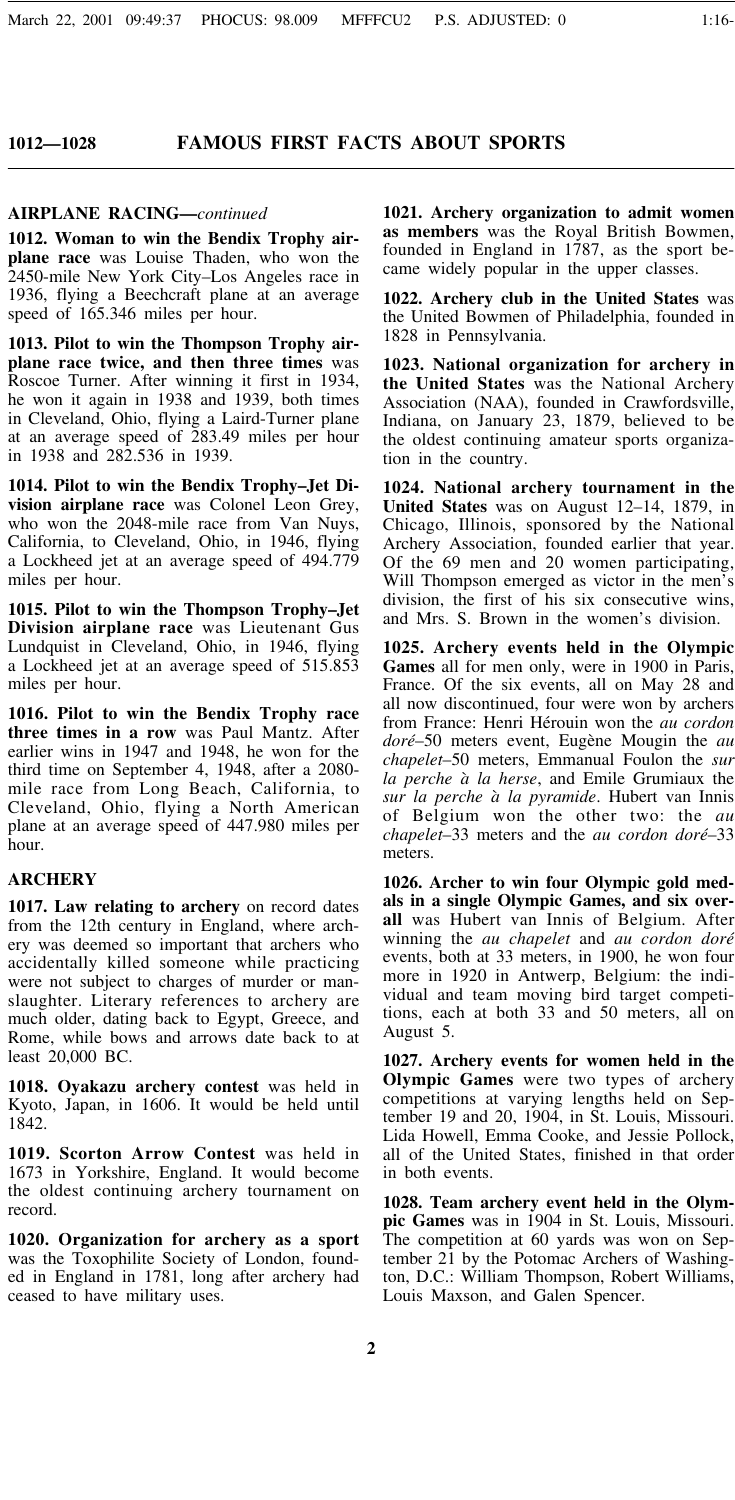**1029. International governing body for archery** was the Fédération Internationale de Tir a` l'Arc (FITA), founded in 1931.

**1030. World championships in target archery** were held in Lvov, Poland, in 1931, under the auspices of the Fédération Internationale de Tir a` l'Arc (FITA), the just-founded governing body in the sport. Polish archers won both individual events, Michal Sawicki the men's and Janina Kurkowska the women's. Archers from France won the men's team event. The first women's team event was not held until 1933, when the Polish team won. The championships would be held annually until 1959, then biennially.

**1031. Archer to win two, and then up to seven, women's individual world championships** was Janina Kurkowska of Poland. After winning the inaugural event in 1931, she would win again in 1932–1934, 1936, 1939, and 1947.

**1032. Archer to win two, three, and four men's individual world championships** was Hans Deutgen of Sweden, who won from 1947 through 1950.

**1033. World championships in archery involving FITA rounds** a format established by the sport's governing body, the Fédération Internationale de Tir à l'Arc (FITA), were in 1957.

**1034. World field archery championships** were held in 1959, originally for bare bow only, with recurve being added in 1969 and compound in 1990, when the competitions became biennial.

**1035. Men's individual archery event in the modern format held in the Olympic Games** was in 1972 in Munich, West Germany. John Williams of the United States broke his own world record with a total of 2528 points on September 10.

**1036. Women's individual archery event in the modern format held in the Olympic Games** was in 1972 in Munich, West Germany. The winner was Doreen Wilber of the United States, who had a world record total of 2424 points on September 10.

**1037. Men's team archery event held in the Olympic Games** was in 1988 in Seoul, South Korea. The South Korean team of Chun In-soo, Lee Han-sup, and Park Sung-soo won the inaugural event on October 1.

**1038. Archer to win two titles in women's events in a single Olympic Games** was Kim Soo-nyung of South Korea in 1988 in Seoul, South Korea. On September 30, she won the women's individual title, leading a South Korean medal sweep, and then on October 1 earned another championship in the team event. She would win another team gold in 1992.

**1039. Archer from the United States to win the men's individual gold medal in the Olympic Games** was Justin Huish, who won on August 1, 1996, in Atlanta, Georgia. He also helped win the first United States team title the next day.

**1040. Archers from the United States to win a gold medal in the team event in the Olympic Games** were Justin Huish, Richard Johnson, and Rod White on August 2, 1996, in Atlanta, Georgia. Huish had taken the individual gold medal the day before.

**AUTOMOBILE RACING (BEFORE 1900) 1041. Automobile race on record** was held in 1878 on a route between Green Bay and Madison, Wisconsin. The winning car was an Oshkosh steamer.

**1042. Automobile race on record in Europe** was probably the La Vélocipède race held in Paris, France, on April 20, 1887. Covering a distance of 19.3 miles (31 kilometers), it was won by Count Jules Felix Philippe Albert de Dion de Malfiance of France, who drove a de Dion steam quadricycle.

**1043. Organized automobile race in the United States** was held in November 1893 on a route between Chicago and Evanston, Illinois, sponsored by Chicago's *Times Herald*.

**1044. Automobile track race on record** was run at the Rhode Island State Fair in 1894.

**1045. Organized long-distance automobile race** was held on June 11–14, 1895, on a round-trip course between Paris and Bordeaux, France, a distance of 732 miles (1178 kilometers).

**1046. Woman automobile racer** was Madame Laumaille (her first name is unrecorded), who drove in a two-day race between Marseilles and Nice, France, in 1898. She finished fourth and her husband sixth.

#### **AUTOMOBILE RACING (1900-1919)**

**1047. Woman driver to win an automobile race** was Dorothy Levitt, who had her first win in 1903 in Cowes, England. Her 1906 book, *The Woman and the Car*, would help popularize driving among women.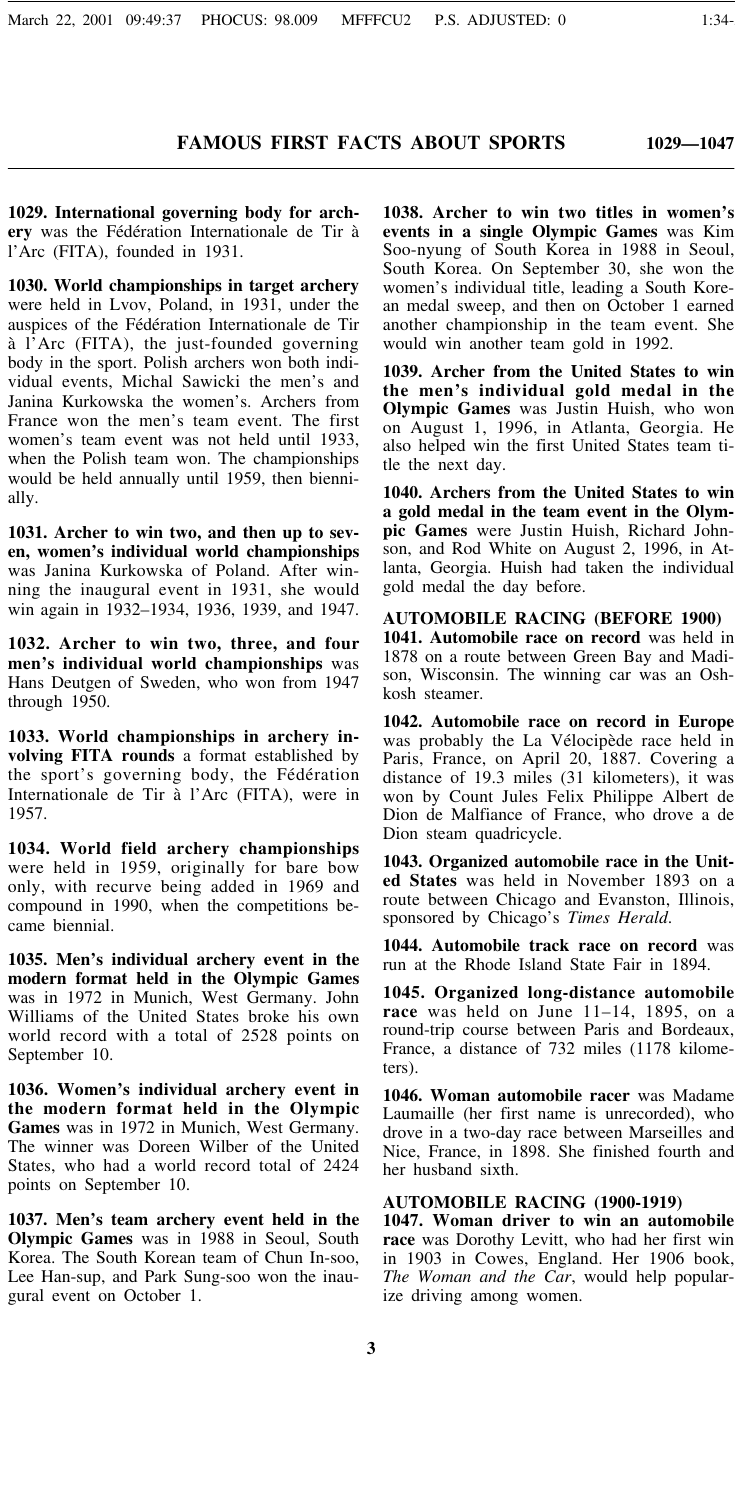### **FAMOUS FIRST FACTS ABOUT SPORTS**

**AUTOMOBILE RACING—**(1900-1919) *continued*

**1048. International automobile racing organization** was the Association Internationale des Automobiles Clubs Reconnus, founded in 1904. In 1946, it would become the Fédération Internationale de l'Automobile (FIA).

**1049. Grand Prix automobile race** was the French Grand Prix, first held in Le Mans in 1906. It would be one of the inaugural races in the Formula One Grand Prix circuit, beginning in 1950.

**1050. International and transcontinental automobile race** was held in 1907. Leaving Peking (now Beijing), China, on June 10 and arriving in Paris, France, on August 10, the winner was Prince Scipione Borghese of Italy.

**1051. National championship in Indy Car racing** then called the American Automobile Association National Championship, was held in 1909, when the winner was George Robertson. It became the United States Auto Club National Championship in 1955 and the CART (Championship Auto Racing Teams) World Series in 1998.

**1052. Paved automobile racing track** was the Indianapolis Motor Speedway, in Indianapolis, Indiana. It was built in 1909 of several million bricks, and so was nicknamed "the brickyard."

**1053. Monte Carlo Rally** was held in 1911, when the long-distance event centered on Monaco was won by Henri Rougier of France, driving a Turcat-Mery.

**1054. Indianapolis 500** was held on May 30, 1911, at the Indianapolis Motor Speedway, in Indianapolis, Indiana, and would be held on Memorial Day weekend annually from then. The first winner was Ray Harroun, driving a Marmon Wasp, with an average speed of 74.590 miles per hour.

#### **AUTOMOBILE RACING (1920-1929)**

**1055. Italian Grand Prix automobile race** was held in Brescia in 1921, thereafter being run at Monza. It would be one of the initial races in the Formula One Grand Prix circuit, starting in 1950.

**1056. Automobile racer to win the Indianapolis 500 twice** was Tommy Milton. Racing at the Indianapolis Motor Speedway in Indianapolis, Indiana, he won it first in 1921 and then again in 1923, when he averaged 90.950 miles per hour in his H. C. S. Special.

**1057. Le Mans 24-hours sports car race** was held on May 26–27, 1923, at Sarthe, France, following a circuit of 10.73 miles (17.26 kilometers). The winners were André Lagache and René Leonard of France, driving a Chenard & Walcker automobile.

**1058. Automobile race at the Circuit Pescara** in Italy was in 1924. It would become a popular test track for new models, and would be part of the Formula One Grand Prix circuit in 1957.

**1059. Pescara Grand Prix automobile race** was held in Italy in 1924. It would become part of the Formula One Grand Prix circuit in 1957.

**1060. Automobile racer to win the Indianapolis 500 with an average speed of more than 100 miles per hour** was Peter DePaolo in 1925, who averaged 101.130 in his Duesenberg Special.

**1061. Belgian Grand Prix automobile race** was held in 1925. It would become one of the original races in the Formula One Grand Prix, starting in 1950.

**1062. British Grand Prix automobile race** called the RAC Grand Prix until 1948, was held at Brooklands, near Weybridge, Surrey, England, in 1926. It would be one of the inaugural races on the Formula One Grand Prix circuit in 1950.

**1063. German Grand Prix automobile race** was held in Avus in 1926. It would become part of the Formula One Grand Prix circuit in 1951.

**1064. Monaco Grand Prix automobile race** was held in Monte Carlo in 1929 and was won by a driver named Williams (first name unknown) in a Bugatti. It would be one of the first races included in the Formula One Grand Prix circuit, starting in 1950.

#### **AUTOMOBILE RACING (1930-1949)**

**1065. Swiss Grand Prix automobile race** was held in 1934 at Bremgarten, in Berne. It would be one of the races in the first Formula One Grand Prix circuit in 1950.

**1066. Automobile racer to win the Indianapolis 500 with an average speed of more than 110 miles per hour** was Wilbur Shaw in 1937, when he averaged 113.580 mph in his Shaw-Gilmore Special, for the first of his three Indy wins.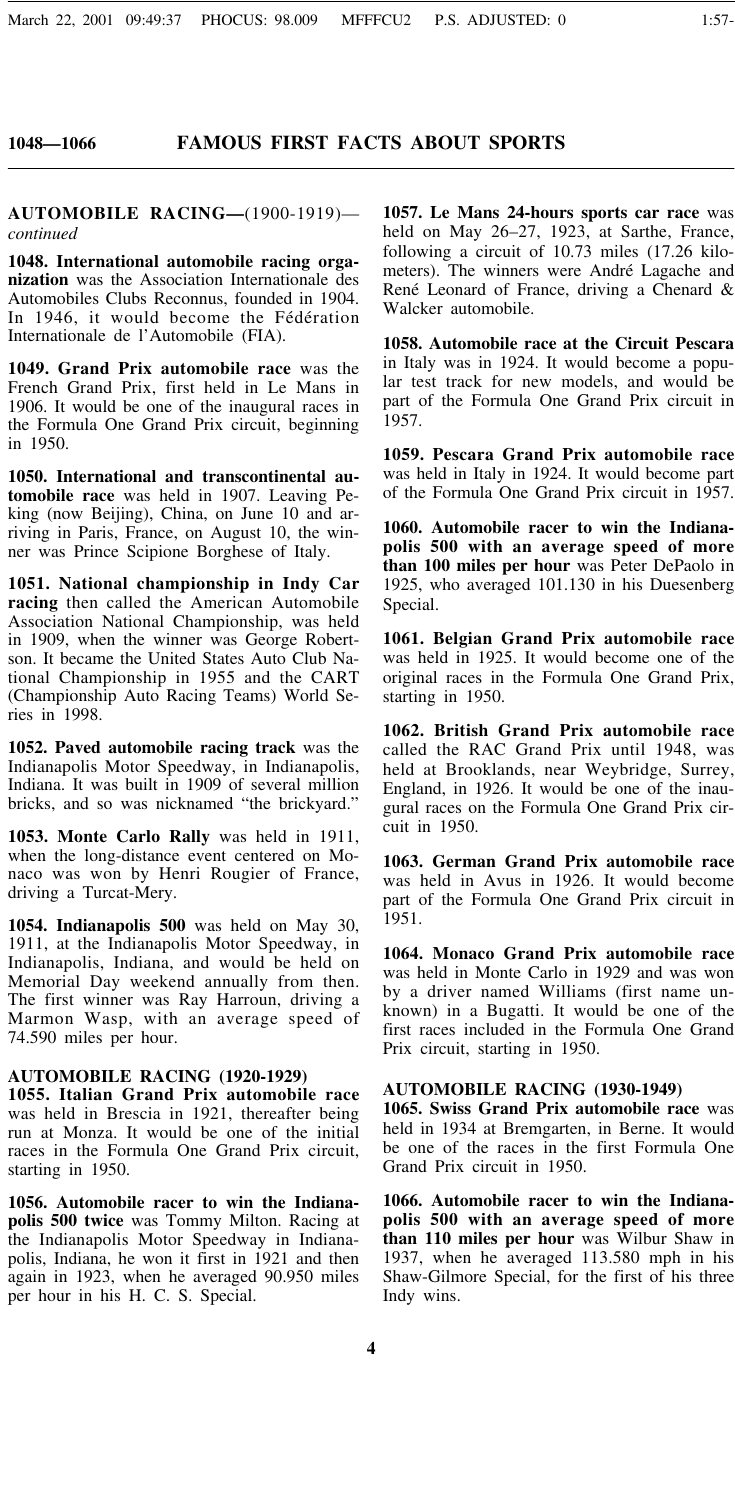**1067—1084**

**1067. Officially timed drag races** were held in California in 1937, under the auspices of the Southern California Timing Association (SCTA). These drag races were often held on dry lake beds in desert country or on airstrips, as an alternative to illegal drag racing on streets and highways.

**1068. Automobile racer to win the Indianapolis 500 three times, and to win it twice in a row** was Wilbur Shaw. Racing at the Indianapolis Motor Speedway in Indianapolis, Indiana, he won it in 1937 and 1939 before notching his third win in 1940, when he averaged 114.277 miles per hour in his Boyle Special.

**1069. Formula Two automobile racing circuit** was established in 1947 in Europe, for younger drivers. It would be replaced in 1985 by the European Formula 3000 Championship.

**1070. Automobile race sponsored by the National Association for Stock Car Auto Racing (NASCAR)** was held in Daytona Beach, Florida, on February 15, 1948. The winner was Red Byron of the United States, driving a Ford Modified.

**1071. National Association for Stock Car Auto Racing (NASCAR)** was established in Daytona Beach, Florida, on February 15, 1948, after a preliminary organizational meeting in December 1947, sparked by Bill France, Sr.

**1072. Automobile racer to win the Indianapolis 500 with an average speed of more than 120 miles per hour** was Bill Holland, who averaged 121.327 mph in his Blue Crown Spark Plug Special in 1949.

**1073. National Association for Stock Car Auto Racing (NASCAR) Winston Cup (Grand National) Series** was in 1949. The first winner of an official Winston Cup event was Jim Roper at Charlotte, North Carolina, and the season's first champion was Red Byron.

#### **AUTOMOBILE RACING (1950-1959)**

**1074. Governing body for drag racing** was the National Hot Rod Association (NHRA), founded in 1950 in the United States, where the sport had been developed in the 1930s.

**1075. Southern 500 automobile race** was held at Darlington, South Carolina, in 1950, the first asphalt superspeedway in the United States. The inaugural winner was Johnny Mantz, who averaged 76.260 miles per hour in his Plymouth.

**1076. World championship for automobile racers** was established in 1950, by the Fédération Internationale de l'Automobile (FIA), with drivers gaining points toward the championship from a series of Formula One Grand Prix races held around the world. The first world champion was Nino (Giuseppe) Farina of Italy, who that year won the British, Italian, and Swiss Grand Prix races.

**1077. British Grand Prix automobile race to be part of the Formula One Grand Prix circuit** was held on May 13, 1950, at Silverstone, near Brackley, England. The inaugural winner was Nino (Giuseppe) Farina of Italy, driving an Alfa Romeo.

**1078. Monaco Grand Prix automobile race to be part of the Formula One Grand Prix circuit** was held on May 21, 1950, at Monte Carlo. The winner was Juan Manuel Fangio of Argentina, driving an Alfa Romeo.

**1079. Indianapolis 500 automobile race to be part of the Formula One Grand Prix circuit** was on May 30, 1950, in the circuit's inaugural year. The winner was Johnnie Parsons of the United States, driving a Kurtis Kraft that carried him to victory despite having a cracked block.

**1080. Swiss Grand Prix automobile race to be part of the Formula One Grand Prix circuit** was held on June 4, 1950, at Bremgarten, in Berne. Nino (Giuseppe) Farina of Italy won, driving an Alfa Romeo.

**1081. Belgian Grand Prix automobile race to be part of the Formula One Grand Prix circuit** was held on June 18, 1950, in Spa-Francorchamps. The winner was Juan Manuel Fangio of Argentina, driving an Alfa Romeo.

**1082. French Grand Prix automobile race to be part of the Formula One Grand Prix circuit** was held on July 2, 1950, at Rheims. The first winner was Juan Manuel Fangio of Argentina, driving an Alfa Romeo. He would win again in 1951 (sharing the title with Luigi Fagioli of Italy), 1954, and 1957.

**1083. Italian Grand Prix automobile race to be part of the Formula One Grand Prix circuit** was held on September 3, 1950, at Monza. The winner was Nino (Giuseppe) Farina of Italy, driving an Alfa Romeo.

**1084. German Grand Prix automobile race to be part of the Formula One Grand Prix circuit** was held on July 29, 1951, in Nürburgring. The first winner was Alberto Ascari of Italy, driving a Ferrari; he would win again in 1952.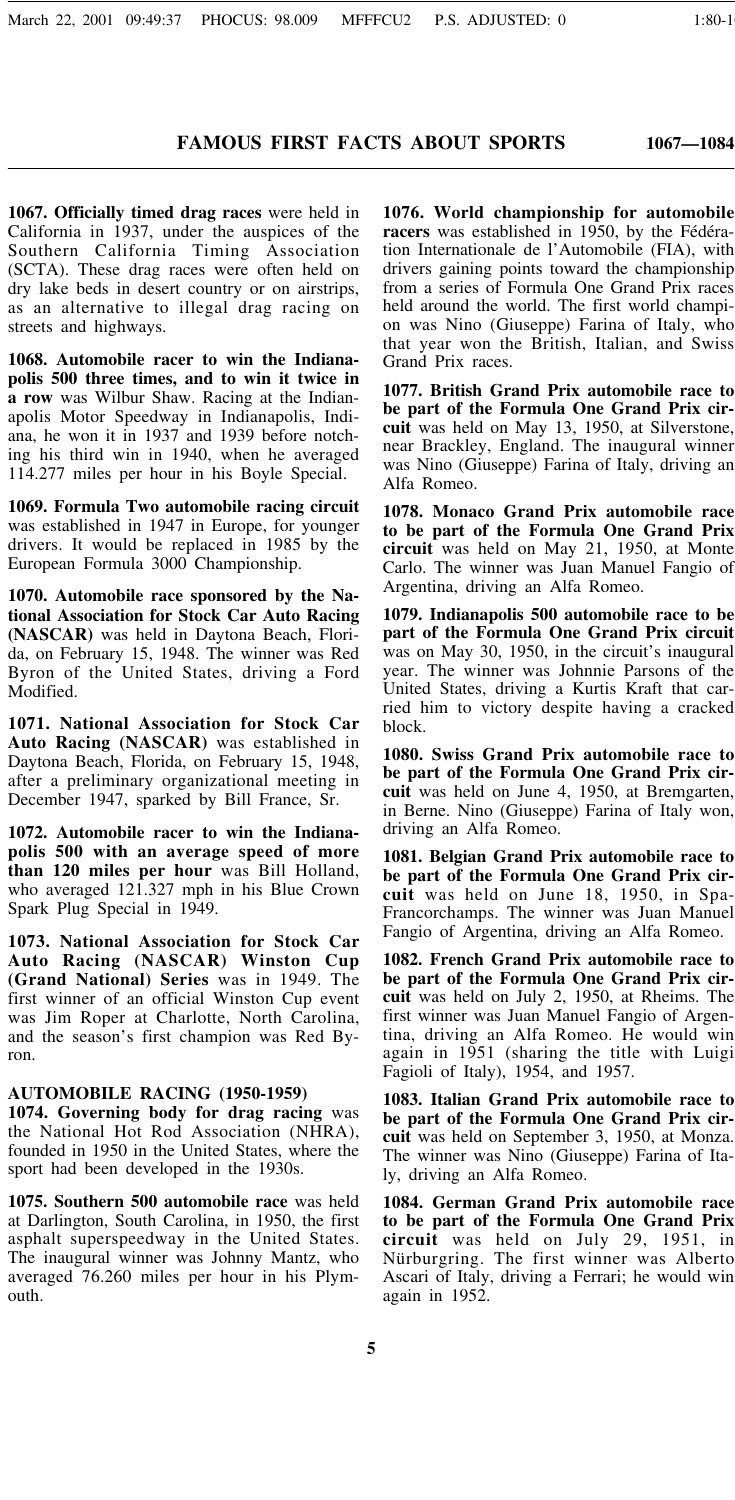#### **FAMOUS FIRST FACTS ABOUT SPORTS**

**AUTOMOBILE RACING—**(1950-1959) *continued*

**1085. Spanish Grand Prix automobile race to be part of the Formula One Grand Prix circuit** was held on October 28, 1951, in Pedralbes. The winner was Juan Manuel Fangio of Argentina, driving an Alfa Romeo, en route to his first world championship.

**1086. Automobile racer to be named Rookie of the Year in the Indianapolis 500** was Art Cross in 1952.

**1087. Automobile racer to have six wins in a single season on the Formula One Grand Prix circuit** was Alberto Ascari of Italy in 1952, when he won the first of two consecutive world championships.

**1088. Dutch Grand Prix automobile race to be part of the Formula One Grand Prix circuit** was held on August 17, 1952, in Zandvoort. The inaugural winner was Alberto Ascari of Italy, driving a Ferrari; he would win again in 1953.

**1089. Automobile racer to have nine consecutive wins over two seasons on the Formula One Grand Prix circuit** was Alberto Ascari of Italy in 1952 and 1953. He was world champion both years, after being runner-up in 1951.

**1090. Automobile racer to win more than 10 races in a single season in the National Association for Stock Car Auto Racing (NAS-CAR) Winston Cup series** was Herb Thomas in 1953, when he won 11 races driving his Hudson.

**1091. Argentine Grand Prix automobile race** was held on January 18, 1953, as part of the Formula One Grand Prix circuit. The inaugural winner was Alberto Ascari of Italy, driving a Ferrari. The Buenos Aires Grand Prix had been held at the site from 1947.

**1092. Automobile racer to be world champion on the Formula One Grand Prix circuit two, three, four, and five times; the first to win the title three and four times consecutively; and the first from Argentina to be world champion** was Juan Manuel Fangio. Runner-up for the first world championship in 1950, he won the title in 1951 and then again four times in a row, 1954–1957.

**1093. Automobile racer to win the Indianapolis 500 with an average speed of more than 130 miles per hour** was Bill Vukovich of the United States in 1954, when he averaged 130.840 mph in his second consecutive win, driving a Kurtis Kraft–Offenhauser.

**1094. Automobile racer to win two consecutive championships on the National Association for Stock Car Auto Racing (NASCAR) Winston Cup circuit** was Buck Baker of the United States, who won in 1956 and 1957.

**1095. Automobile racer to win two, three, and four Argentine Grand Prix races** was Juan Manuel Fangio of Argentina, who won four times in a row, 1954–1957, in 1956 having shared the drive with Luigi Musso.

**1096. Automobile racer to have more than 20 wins on the Formula One Grand Prix circuit** was Juan Manuel Fangio of Argentina, with 24 wins between 1950 and 1958. During that period, he was five times world champion (1951 and 1954–1957) and twice runner-up (1950 and 1953).

**1097. Woman automobile racer to compete in a Grand Prix race eligible for worldchampionship points** was Maria Teresa de Filippis of Italy. Driving a Maserati in the Belgian Grand Prix at Spa-Francorchamps on June 15, 1958, she placed tenth.

**1098. Daytona 500 automobile race** was held in 1959 in Daytona Beach, Florida. After a photo finish between Lee Petty and Johnny Beauchamp, officials took three days of examination before declaring Petty the winner, with an average speed of 135.520 miles per hour in his Oldsmobile. The Daytona 500 would become the traditional opening race of the National Association for Stock Car Auto Racing (NASCAR) season.

**1099. United States Grand Prix automobile race to be part of the Formula One Grand Prix circuit** was held on December 12, 1959, at Sebring, Florida. Driving a Cooper, Bruce McLaren of New Zealand won the event. Other United States Grand Prix races would be established later.

#### **AUTOMOBILE RACING (1960-1969)**

**1100. Automobile racer to have five consecutive wins in a single season on the Formula One Grand Prix circuit** was Jack Brabham of Australia in 1960, when he won the second of his three world championships, the others being in 1959 and 1966.

**1101. World 600 automobile race** was held in 1960 in Charlotte, North Carolina. Joe Lee Johnson won with an average speed of 107.752 miles per hour in his Chevrolet, in what became one of the top National Association for Stock Car Auto Racing (NASCAR) races.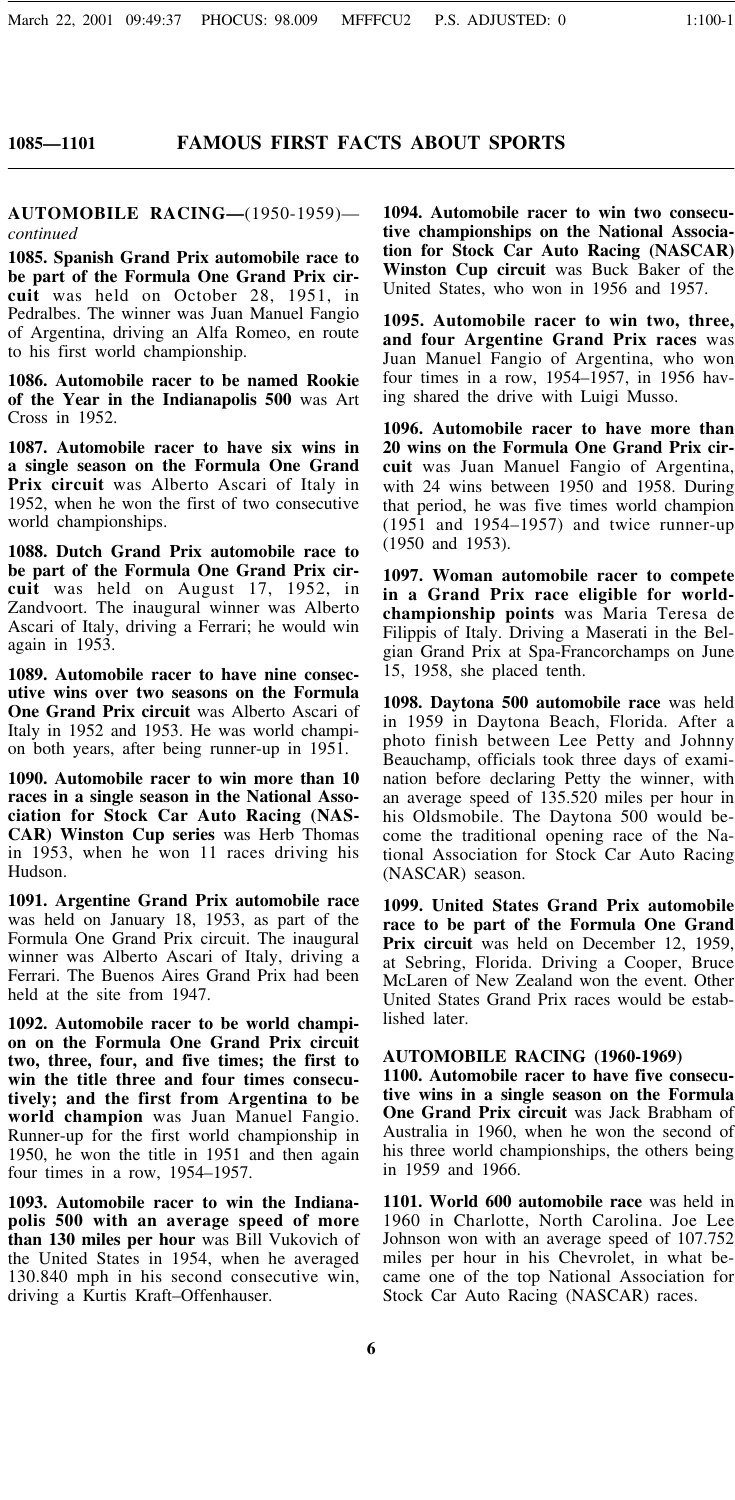**1102—1118**

**1102. National Association for Stock Car Auto Racing (NASCAR) race to be televised** was the 1961 Firecracker 400 in Daytona Beach, Florida, won by David Pearson driving a Pontiac, which was shown on the ABC television network.

**1103. 24 Hours of Daytona automobile race** was held in 1962, in Daytona Beach, Florida. The inaugural winner was Dan Gurney, who averaged 104.101 miles per hour in his Lotus.

**1104. Automobile racer to win the Indianapolis 500 with an average speed of more than 140 miles per hour** was Rodger Ward in 1962, when he averaged 140.293 mph in his Leader Card Roadster, for his second Indy win.

**1105. Automobile racer to have seven wins in a single season on the Formula One Grand Prix circuit** was Jim Clark of Scotland in 1963, when he won the first of his two world championships, the other being in 1965. He would be killed in a racing accident in 1968.

**1106. Mexican Grand Prix automobile race to be part of the Formula One Grand Prix circuit** was held on October 27, 1963, at the Hermanos Rodriguez circuit near Mexico City. Jim Clark of Scotland won the event, driving a Lotus. The race had been held for the first time in 1962.

**1107. Austrian Grand Prix automobile race to be part of the Formula One Grand Prix circuit** was held on August 23, 1964, at the Zeltweg circuit. Driving a Ferrari, Lorenzo Bandini of Italy won the inaugural event.

**1108. Drag racer to reach a speed of over 200, and then 250, miles per hour** was Don Garlits. He hit 201.34 on August 1, 1964, in Great Meadows, New Jersey, and 250.69 on October 11, 1975, in Ontario, Canada. By 1986 he would top 270 miles per hour.

**1109. Automobile racer to win the Indianapolis 500 with an average speed of over 150 miles per hour** was Jim Clark of Scotland, who averaged 150.686 when he won with a Lotus-Ford on Memorial Day weekend in 1965.

**1110. Automobile racer to earn more than \$100,000 in a single season in the National Association for Stock Car Auto Racing (NASCAR) Winston Cup series** was Richard Petty of the United States, who won \$130,275 for 27 wins in 1967.

**1111. Automobile racer to win more than 20 races in a single season in the National Association for Stock Car Auto Racing (NAS-CAR) Winston Cup series** was Richard Petty of the United States in 1967, when he won an astonishing 27 races. He would have 21 wins in 1971, but no one else in the century would top 20 wins in a season.

**1112. Canadian Grand Prix automobile race** part of the Formula One Grand Prix circuit, was held on August 27, 1967, at Mosport, near Bowmanville, Ontario. The inaugural winner was Jack Brabham of Australia, driving a Brabham car of his own construction.

**1113. Automobile racer to have 25 wins on the Formula One Grand Prix circuit** was Jim Clark of Scotland, who had 25 wins between 1960 and 1968, when he died in a racing accident.

**1114. Automobile racer to win the Winston \$1 million bonus for winning three of the top four National Association for Stock Car Auto Racing (NASCAR) races in a single season** was LeeRoy Yarbrough of the United States in 1969, when he won the Daytona 500 at Daytona Beach, Florida; the World 600 at Charlotte, North Carolina; and the Southern 500 at Darlington, South Carolina.

**1115. Talladega 500 automobile race** was held in 1969 in Talladega, Alabama. The inaugural race was won by Richard Brickhouse, who averaged 153.778 miles per hour in his Dodge.

#### **AUTOMOBILE RACING (1970-1979)**

**1116. Automobile racer to win three, four, five, six, and seven championships on the National Association for Stock Car Auto Racing (NASCAR) Winston Cup circuit** was Richard Petty of the United States. Known as "the King," he won the titles in 1964, 1967, 1971, 1972, 1974, 1975, and 1979, ending his career in 1992 with 200 wins (95 more than his closest challenger) on the NASCAR circuit.

**1117. Automobile racer to win the Indianapolis 500 with an average speed of more than 160 miles per hour** was Mark Donohue of the United States in 1972, when he averaged 162.962 mph driving a McLaren-Offenhauser. He had been Indianapolis 500 rookie of the year in 1969.

**1118. Automobile racer to be named** *Sports Illustrated* **Sportsman of the Year** was Jackie Stewart of Great Britain in 1973, the year he won six Formula One Grand Prix races and his second world championship.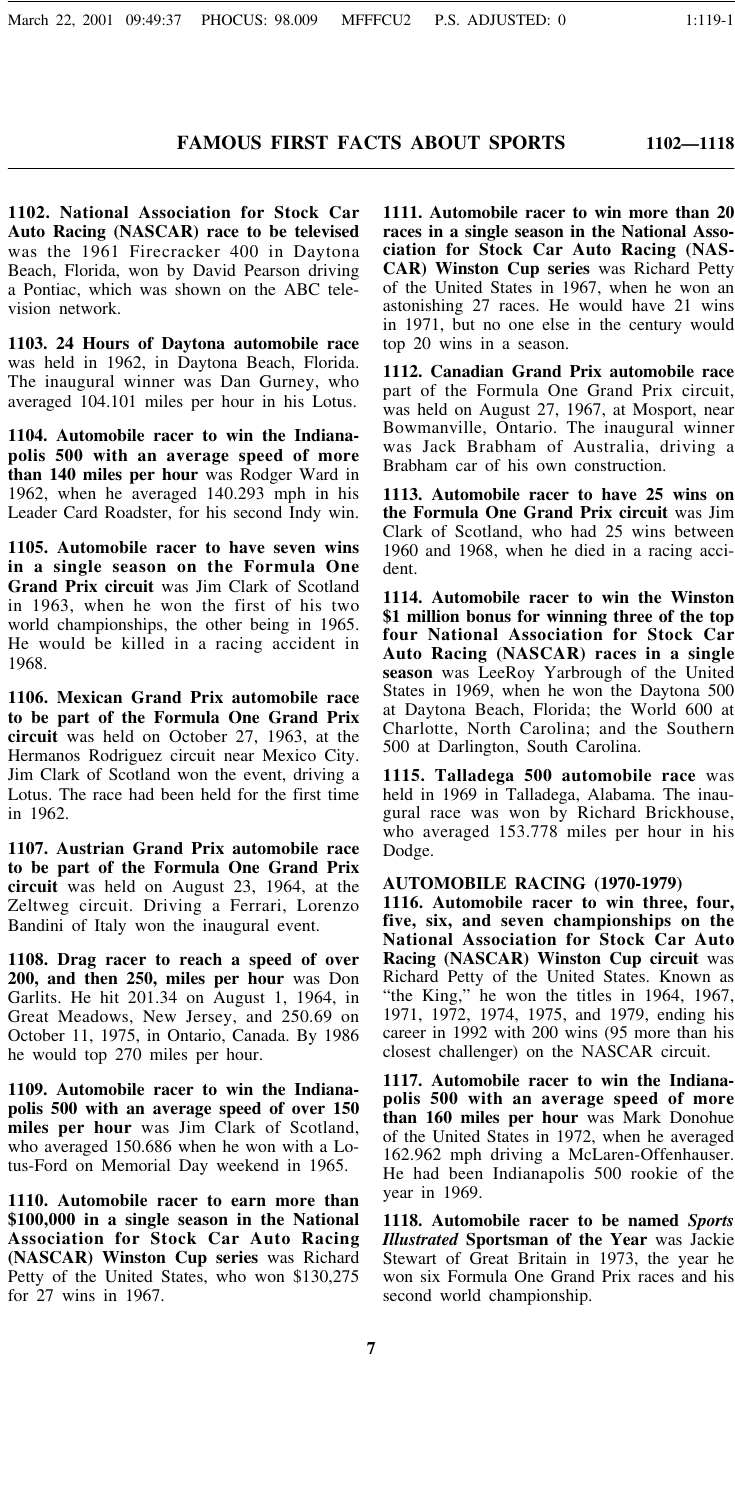#### **FAMOUS FIRST FACTS ABOUT SPORTS**

**AUTOMOBILE RACING—**(1970-1979) *continued*

**1119. Woman automobile racer to win world-championship points in a Grand Prix race** was Lelia Lombardi of Italy in the Spanish Grand Prix at Barcelona in 1975. She was in sixth place when the race was halted because of an accident.

**1120. Woman automobile racer to win a national tournament of the National Hot Rod Association (NHRA)** was Shirley Muldowney of the United States, who won the spring nationals in 1976 and again in 1977, when she also set a women's speed record of 252.10 miles per hour on January 15, which she later upped even more.

**1121. Woman automobile racer to compete in a major stock car race** was Janet Guthrie of the United States in May 1976, when she placed 15th in the World 600 at Charlotte, North Carolina. Earlier that month she had been the first woman to qualify for the Indianapolis 500, but had had to withdraw because of mechanical problems with her car.

**1122. Japanese Grand Prix automobile race** part of the Formula One Grand Prix circuit, was held on October 24, 1976, at Mount Fuji. It was won by Mario Andretti of the United States, driving a Lotus 77.

**1123. Automobile racer to win the Indianapolis 500 four times** was A. J. Foyt. Racing at the Indianapolis Motor Speedway in Indianapolis, Indiana, he had his first wins in 1961, 1964, and 1967, and then came back a decade later to win again in 1977, when he averaged 161.331 miles per hour in his Gilmore Racing Team car.

**1124. Woman automobile racer to race in the Indianapolis 500** was Janet Guthrie of the United States in May 1977, though she had to withdraw after nine laps due to mechanical problems with her car. She had been the first woman to qualify for the race in 1976, but had been unable to race because of car troubles. She would place ninth in 1978.

**1125. World rally championship for drivers** was established in 1977, when the inaugural winner was Sandro Munari of Italy. This became the World Drivers' Championship from 1979.

**1126. Automobile racer to earn more than \$500,000 in a single season in the National Association for Stock Car Auto Racing (NASCAR) Winston Cup series** was Cale Yarborough, who earned \$530,751 with 10 wins in 1978, in his third straight Winston Cup championship.

**1127. Automobile racer to win two Austrian Grand Prix races** was Alan Jones of Australia, who won in 1977 at Zeltweg and then again in 1979 at Österreichring.

**1128. National Association for Stock Car Auto Racing (NASCAR) automobile race of 500 miles to be televised live from start to finish** was the 1979 Daytona 500, from Daytona Beach, Florida, won by Richard Petty, who averaged 143.977 miles per hour in his Oldsmobile.

**AUTOMOBILE RACING (1980-1989)**

**1129. Automobile racer to win more than \$1 million in a single season in the National Association for Stock Car Auto Racing (NAS-CAR) Winston Cup series** was Darrell Waltrip in 1985, when he earned \$1,318,735 with three wins.

**1130. Automobile racer to win the Brazilian Grand Prix three, four, five, and six times** was Alain Prost of France. His wins were in 1982, 1984, 1985, 1987, and 1988 in Rio de Janeiro, and in 1990 in São Paulo.

**1131. European Formula 3000 automobile racing circuit** was established in 1985, replacing some earlier circuits for younger drivers. Christian Danner of West Germany was the first winner on the circuit.

**1132. Australian Grand Prix automobile race** was held on November 3, 1985, in Adelaide, Australia, where the inaugural winner was Keke Rosberg of Finland, driving a Williams car.

**1133. Automobile racer to win the Indianapolis 500 with an average speed of more than 170 miles per hour** was Bobby Rahal of the United States in 1986, when he averaged 170.722 mph in his March-Cosworth.

**1134. Automobile racer to win three Austrian Grand Prix races** was Alain Prost of France. His three wins all came at Österreichring, in Austria, in 1983, 1985, and 1986.

**1135. Automobile racer to win more than \$2 million, and then \$3 million, in a single season in the National Association for Stock Car Auto Racing (NASCAR) Winston Cup series** was Dale Earnhardt. In 1987, when he won the third of his seven Winston Cup titles, he earned \$2,099,243 in 11 wins on the circuit. In 1990, he earned \$3,083,056 with nine wins and his fourth title.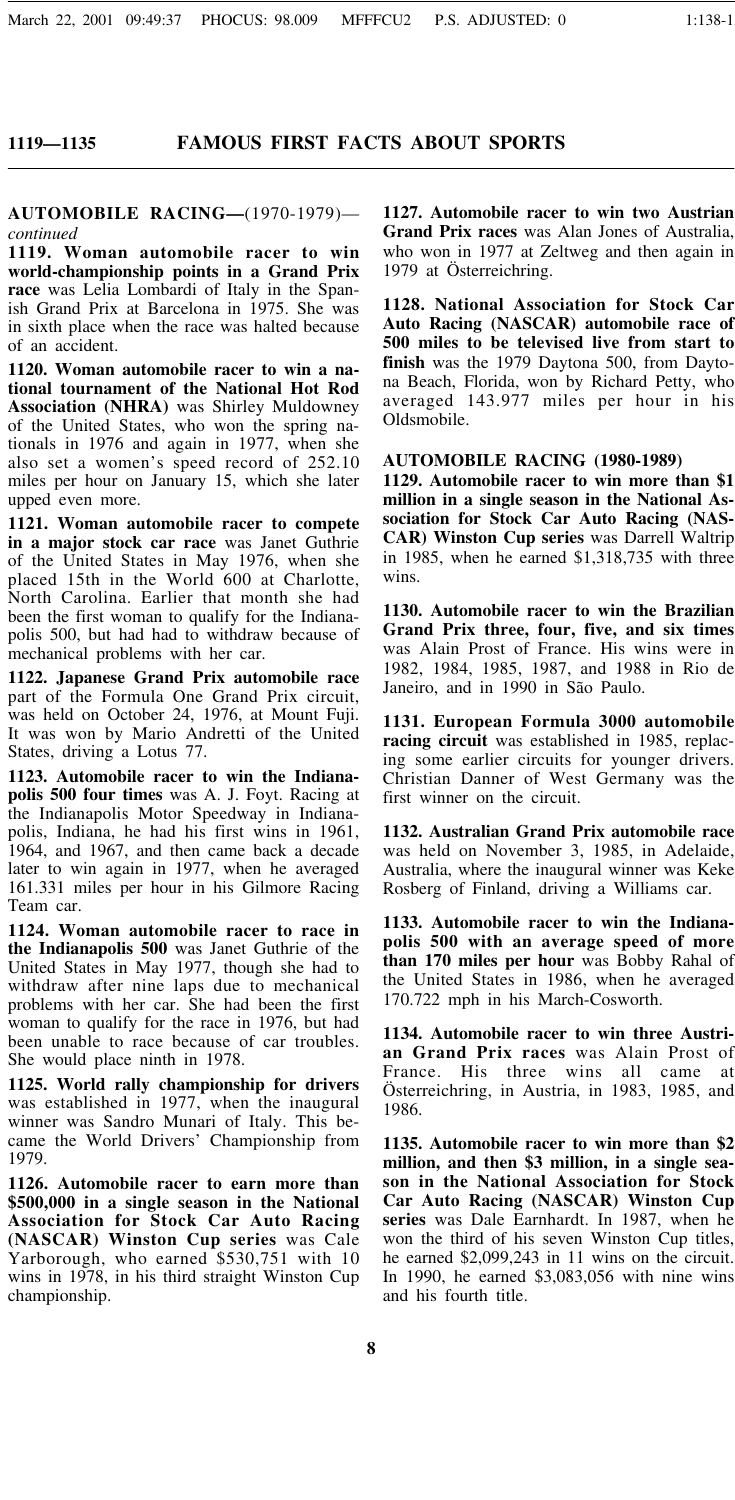**1136—1154**

**1136. Automobile racer to have eight wins in a single season on the Formula One Grand Prix circuit** was Ayrton Senna of Brazil in 1988, when he won the first of his three world championships, the others being in 1990 and 1991. He would die in a car crash in 1994.

**1137. Automobile racer to win two Australian Grand Prix races** was Alain Prost of France. After winning in 1986, he returned to win again on November 13, 1988, both times driving a McLaren car at Adelaide.

**AUTOMOBILE RACING (1990-1999)**

**1138. Drag racer to reach a speed over 290 miles per hour** was Connie Kalitta, who hit 291.54 on February 11, 1989, in Pomona, California. She had broken the 180 mph barrier in 1962.

**1139. Automobile racer to win the Indianapolis 500 with an average speed of more than 180 miles per hour** was Arie Luyendyk of the Netherlands in 1990, when he averaged 185.981 in his Lola-Chevrolet.

**1140. Automobile racer to win five Belgian Grand Prix races** was Ayrton Senna of Brazil. After winning first in 1985, he came back to win four times in a row, 1988–1991, all at Spa-Francorchamps.

**1141. Automobile racer to have nine wins in a single season on the Formula One Grand Prix circuit** was Nigel Mansell of Great Britain in 1992, including five in a row. He would win only once more, in 1994, before retiring in 1995.

**1142. Drag racer to reach a speed over 300 miles per hour** was Kenny Bernstein, who notched 301.70 on March 20, 1992, in a qualifying round of a race at Gainesville, Florida.

**1143. Automobile racer to have more than 50 wins on the Formula One Grand Prix circuit** was Alain Prost of France, who won 51 times between 1980 and 1993, en route to four world championships: 1985, 1986, 1989, and 1993.

**1144. Automobile racer to earn more than \$4 million in a single season in the National Association for Stock Car Auto Racing (NASCAR) Winston Cup series** was Jeff Gordon of the United States in 1995, in his first championship season, when he won \$4,347,343 with seven wins.

**1145. Drag racer to reach a speed over 320 miles per hour** was Joe Amato. He hit 323.50 on May 17, 1998, in Englishtown, New Jersey. He had earlier broken the 280-mile barrier in 1987 and the 310 in March 1998.

#### **AWARDS, GENERAL**

**1146. Silver trophy known to be awarded at a sporting event in North America** was a silver bowl presented at a horse race in Hempstead (then Hansted Plains), Long Island, in the colony of New York, in 1668. The trophy was donated by British governor Richard Nicolls, who had established a race track there a few years earlier. The winner is unclear, but may have been horse owner Sylvester Salisbury, a British army captain.

**1147. Athlete to be named an All-American in both basketball and football** was Bennie Oosterbaan. Playing for the University of Michigan, he was named for football in 1925 and 1927, and for basketball in 1927 and 1928.

**1148. Sullivan Award** the James E. Sullivan Memorial Trophy honoring amateur athletes of the United States, was given in 1930. It was named after the longtime president of the Amateur Athletic Union (AAU), which gives the award. The inaugural winner was golfer Bobby Jones, who that year won the first (and so far only) grand slam in golf.

**1149. Woman to win the Sullivan Award** was swimmer Ann Curtis in 1944. Only 18, she had already won eight U.S. national titles, that year winning every women's freestyle event at the National Outdoor Swimming Championships and setting two world records.

**1150. African-American athlete to win the Sullivan Award** was Malvin G. Whitfield in 1954. A middle-distance runner, Whitfield had been gold medalist at the 1948 and 1952 Olympic Games.

**1151. Athlete to be named** *Sports Illustrated* **Sportsman of the Year** was runner Roger Bannister of Great Britain in 1954, the year he broke the four-minute barrier in the mile.

**1152. African-American athlete to be named** *Sports Illustrated* **Sportsman of the Year** was decathlon champion Rafer Johnson of the United States in 1958.

**1153. African-American woman to win the Sullivan Award** was Wilma Rudolph in 1961. At the 1960 Olympics in Rome, Italy, she had won three gold medals, in the 100- and 200 meter events and the 4 x 400-meter relay.

**1154. Sports commissioner to be named** *Sports Illustrated* **Sportsman of the Year** was Pete Rozelle of the United States, commissioner of the National Football League, in 1963.